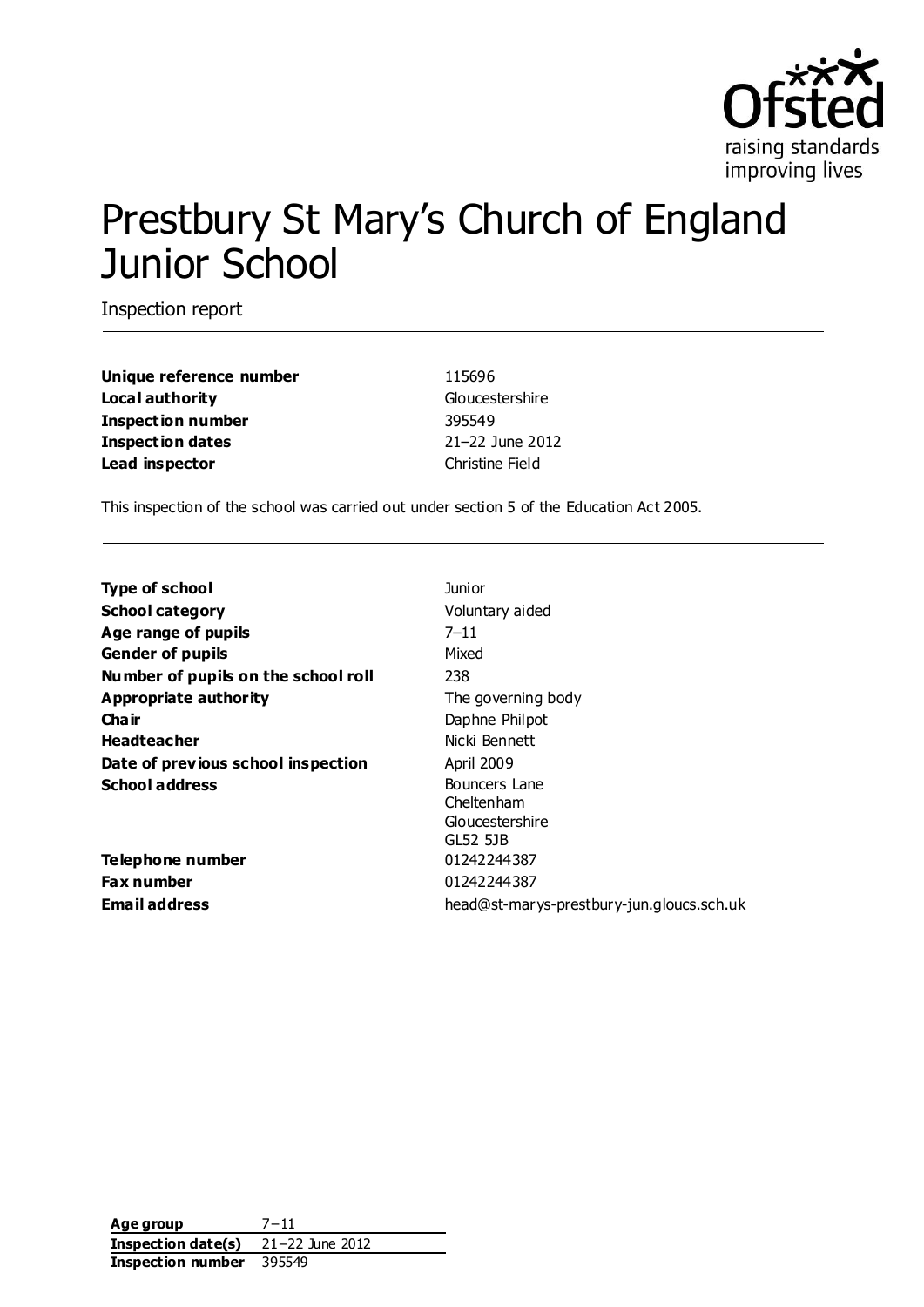

You can use Parent View to give Ofsted your opinion on your child's school. Ofsted will use the information parents and carers provide when deciding which schools to inspect and when.

You can also use Parent View to find out what other parents and carers think about schools in England. You can visit www.parentview.ofsted.gov.uk, or look for the link on the main Ofsted website: www.ofsted.gov.uk

The Office for Standards in Education, Children's Services and Skills (Ofsted) regulates and inspects to achieve excellence in the care of children and young people, and in education and skills for learners of all ages. It regulates and inspects childcare and children's social care, and inspects the Children and Family Court Advisory Support Service (Cafcass), schools, colleges, initial teacher training, work-based learning and skills training, adult and community learning, and education and training in prisons and other secure establishments. It assesses council children's services, and inspects services for looked after children, safeguarding and child protection.

Further copies of this report are obtainable from the school. Under the Education Act 2005, the school must provide a copy of this report free of charge to certain categories of people. A charge not exceeding the full cost of reproduction may be made for any other copies supplied.

If you would like a copy of this document in a different format, such as large print or Braille, please telephone 0300 123 4234, or email enquiries@ofsted.gov.uk.

You may copy all or parts of this document for non-commercial educational purposes, as long as you give details of the source and date of publication and do not alter the information in any way.

To receive regular email alerts about new publications, including survey reports and school inspection reports, please visit our website and go to 'Subscribe'.

Piccadilly Gate Store St **Manchester** M1 2WD

T: 0300 123 4234 Textphone: 0161 618 8524 E: enquiries@ofsted.gov.uk W: www.ofsted.gov.uk



© Crown copyright 2012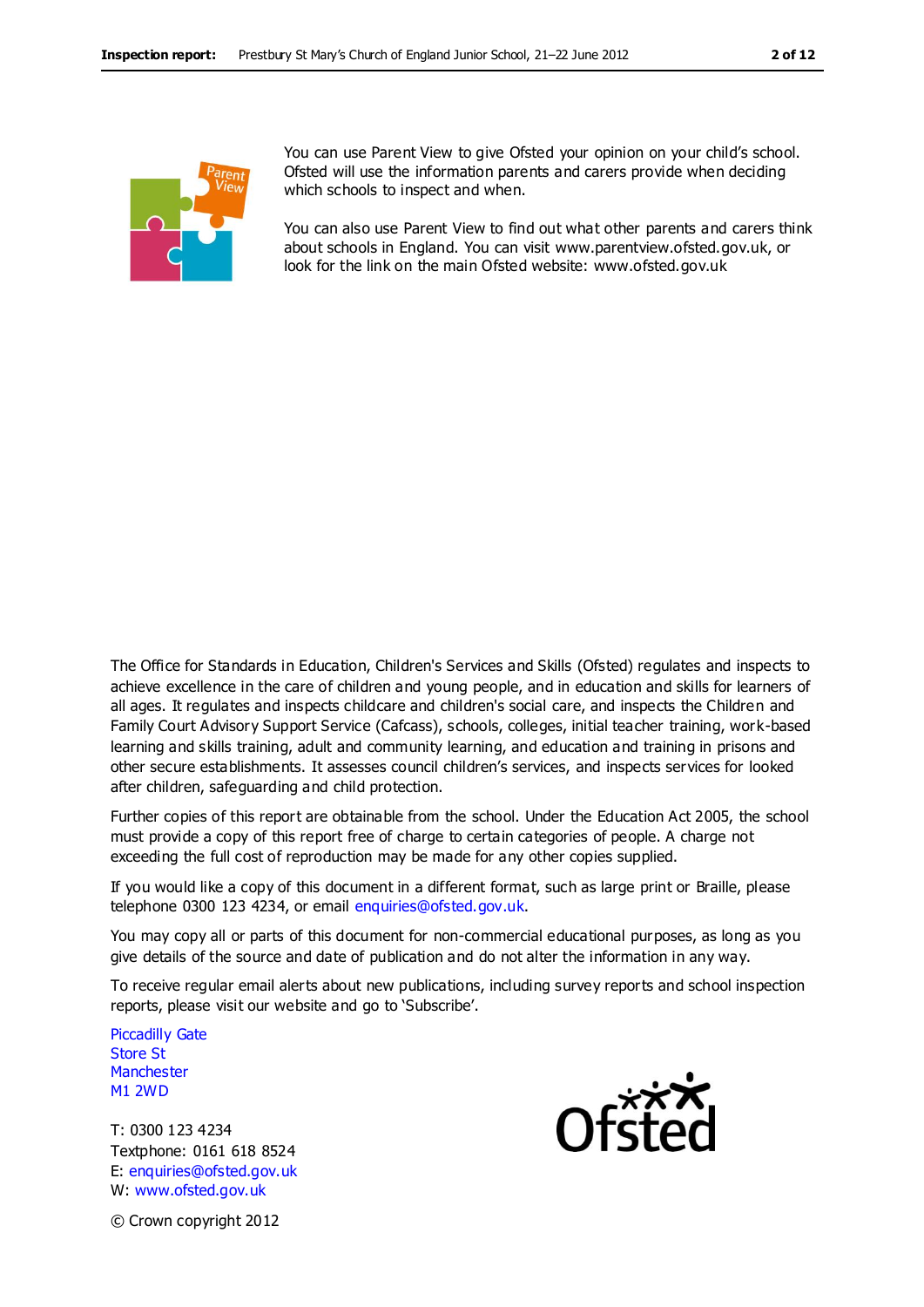# **Introduction**

Inspection team

Mark Anderson **Additional Inspector** 

Christine Field **Additional Inspector** 

This inspection was carried out with two days' notice. The inspectors observed teaching and learning in twenty four lessons, with nine and a half hours in total spent observing ten teachers and most teaching assistants. The inspectors held meetings with members of the governing body, staff and groups of pupils. Informal discussions were held with parents and carers during the inspection. Inspectors took account of the responses to the on-line Parent View survey in planning the inspection. The inspectors observed the school's work and looked at documentation including school policies, pupils' books, progress data, safeguarding records and evidence of the monitoring of teaching and learning. The inspectors analysed 94 questionnaires from parents and carers, 72 from pupils in Key Stage 2 and 28 from staff.

# **Information about the school**

The school is average-sized and serves the village of Prestbury and the surrounding area. The proportion of pupils known to be eligible for free school meals is below average. There are very few pupils from minority ethnic groups and all pupils have English as their first language. The proportion of pupils with special educational needs supported by school action plus or with a statement of special educational needs is broadly average. There are no pupils with disabilities currently on roll. The school met the government's current floor standards in 2011 which set the minimum expectation for pupils' attainment and progress.

The school runs an after-school club for up to 24 pupils from 3.30pm to 5.30pm on weekdays. This is managed by the governing body and was therefore included as part of this inspection. The school has been accredited with the Healthy Schools and Bronze Eco awards. The school is a provider for initial teacher training (ITT).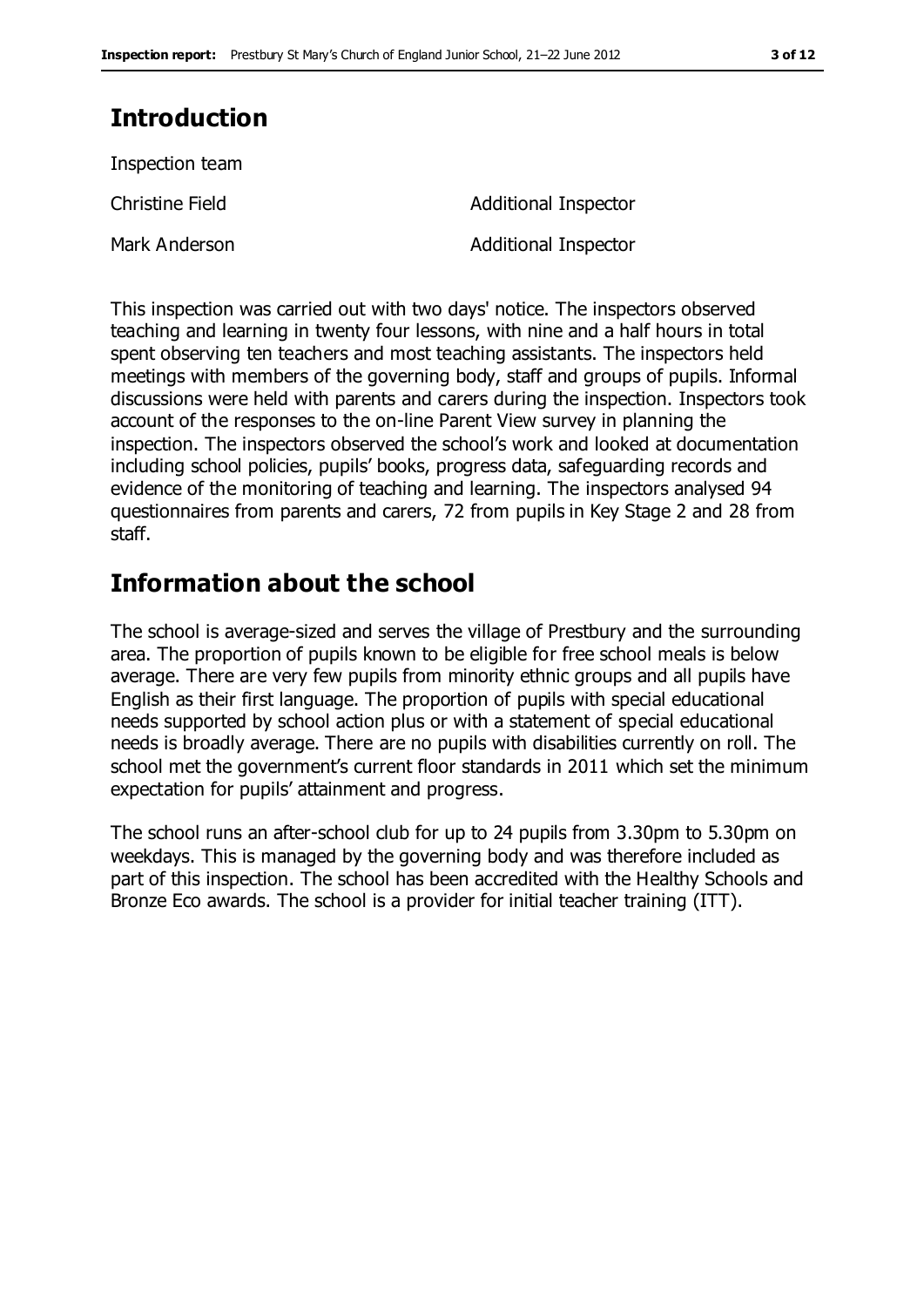# **Inspection judgements**

| <b>Overall effectiveness</b>   |  |
|--------------------------------|--|
|                                |  |
| <b>Achievement of pupils</b>   |  |
| <b>Quality of teaching</b>     |  |
| Behaviour and safety of pupils |  |
| Leadership and management      |  |

## **Key findings**

- $\blacksquare$  This is a good school. The school is not yet outstanding because recent improvements to achievement in reading have not yet been sustained over time and there are some inconsistencies in teaching.
- Pupils' progress is tracked closely. Rigorous analysis of data is used effectively to target those in danger of falling behind. As a result, pupils who are particularly vulnerable, including those who have special educational needs, benefit from timely interventions and achieve well. Attainment is above average at the end of Key Stage 2. However, pupils do not have specific targets to help them aim higher in reading and checks on the levels being reached are not yet as well developed as in writing and mathematics.
- $\blacksquare$  Teaching is good. In the most effective lessons pupils display exemplary attitudes to learning as they complete tasks that captivate their sustained interest, challenge their thinking, and extend their knowledge and skills at a rapid pace. Occasionally, checks on how well different groups are doing in lessons lack focus and not all teachers make the best use of the plenary sessions at the end of lessons to evaluate how well different pupils have achieved.
- Behaviour is good and pupils have good attitudes to learning. Their attendance is above average. Spiritual, moral, social and cultural development is very well fostered by rich and exciting curricular experiences. The rare instances of bullying are dealt with effectively and pupils say they feel safe. Most parents and carers strongly agree that the school looks after their children very well.
- Leadership and management are good. The robust leadership of the school's performance and quality of teaching is bringing clear improvement in the outcomes for pupils. The strong teamwork of school leaders, staff and governors, together with very high expectations and shared ambition to make the school even better, underpins the school's good effectiveness.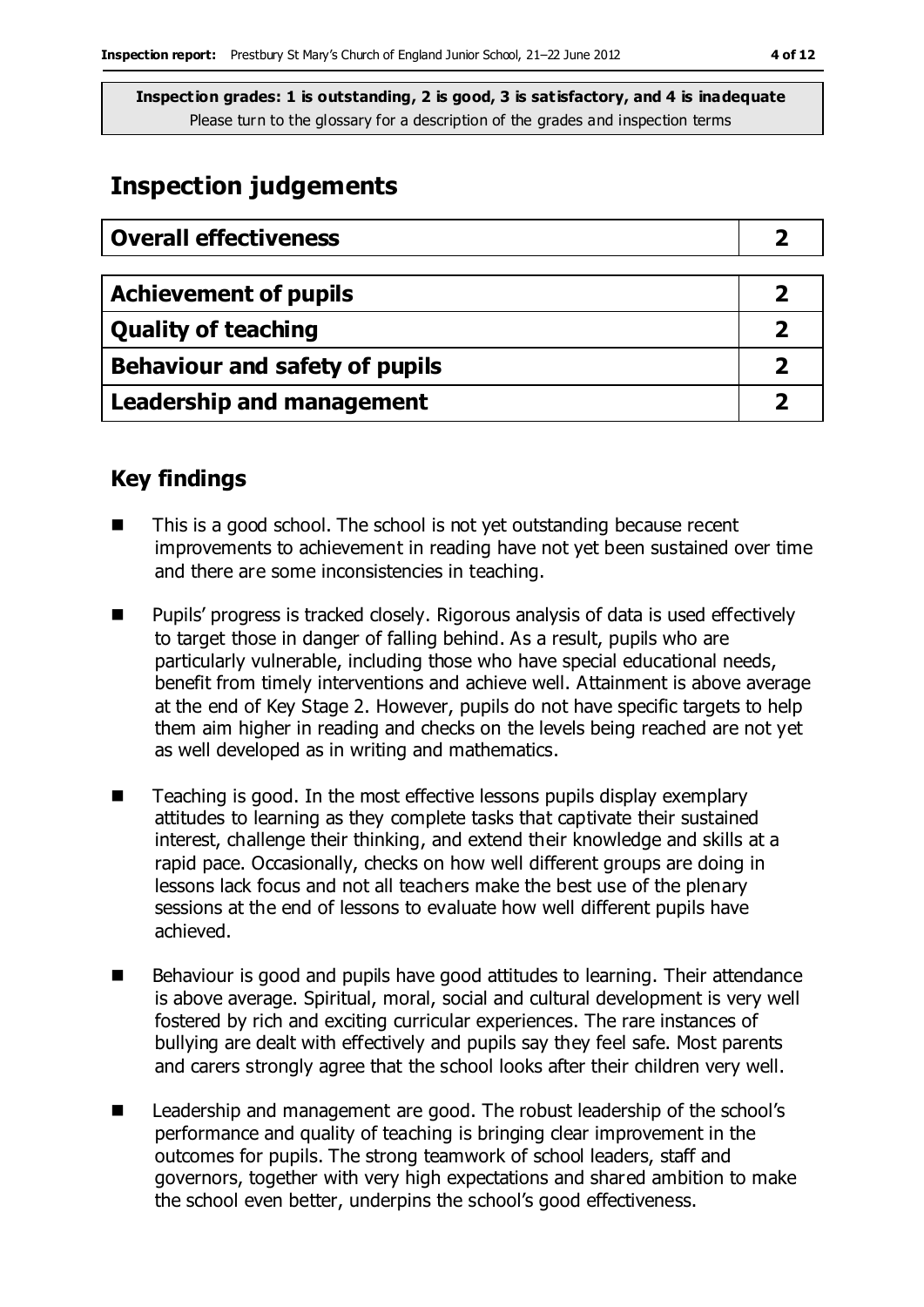## **What does the school need to do to improve further?**

- Extend pupils' reading skills, particularly at the higher levels by December 2012, by:
	- widening opportunities for independent research and improving  $\equiv$ opportunities to promote reading skills across the curriculum
	- making sharper and more frequent checks on progress in reading and ensuring that pupils are set individual targets not only in writing and mathematics but also in reading.
- Raise the quality of teaching and its impact on learning by December 2012 so that all pupils maximise their achievement by:
	- teachers making more regular checks on progress during lessons to ensure that all pupils are working quickly enough towards meeting challenging learning objectives and are getting enough work completed
	- ensuring that plenary sessions in lessons are always used to take stock of how well different pupils have progressed and to use evaluations consistently to inform the planning of future lessons.

## **Main report**

#### **Achievement of pupils**

Pupils make good progress and achieve well in relation to their varying, but typically above average, starting points. Attainment in reading, writing and mathematics improves well during pupils' time at school and is securely above average at the end of Key Stage 2. In the current cohort nearly half of the year group is predicted to reach higher than the national average in mathematics and over a third is predicted to reach a similar level in writing. The very large majority of parents and carers rightly believe that their children are making good progress. One parent's comment reflects those expressed, 'My child has made tremendous progress because he feels valued and the school has a strong ethos where children want to achieve and do well.' Pupils say that the school helps them make good progress because of the 'helpful teachers and teaching assistants who always give us help when we get stuck'. The rigorous analysis of data and close tracking of progress pinpoint those in danger of falling behind. As a result, pupils who are particularly vulnerable, including those eligible for free school meals and those who have special educational needs, benefit from timely interventions and achieve as well as others.

Since September, reading has received high priority in the light of the dip in achievement seen in 2011. The school's timely actions have already had a good impact, with the vast majority of boys and girls in all year groups reading at least in line with their chronological age. The more-able pupils are being suitably challenged. Attainment in reading is above average in Year 6 with two fifths of pupils on track to reach above the national average. Pupils throughout the school who find reading a challenge benefit from well-planned additional support, including one-to-one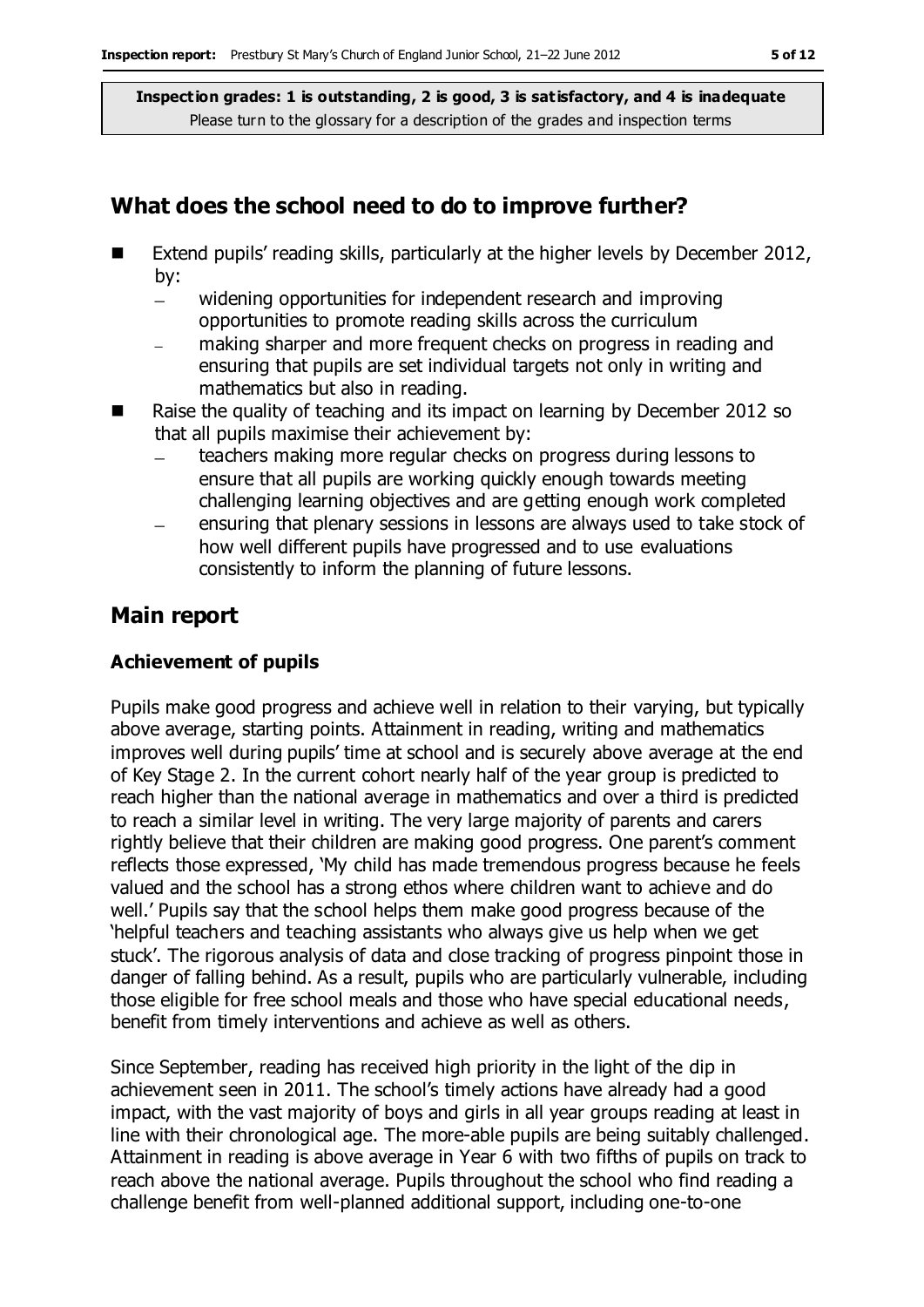sessions. Activities such as 'Round the World' reading days inspire enthusiasm for, and pleasure in, reading. High quality guided reading sessions, for example in Years 3 and 4, usefully focus on pupils' specific needs following assessment of their proficiency in recognising words, strategies for decoding text and comprehension. However, the school's new arrangements to assess the National Curriculum level at which pupils are working in reading are not yet in place in all year groups and this results in missed opportunities to promote pupils' wider reading and independent research skills.

Pupils are highly motivated, enjoy their learning and apply themselves diligently to their work. This was well illustrated in an outstanding geography lesson in Year 6 about the Amazonian rainforest. Pupils demonstrated exemplary attitudes as they considered the perspectives of the different interest groups before building cogent arguments for and against the actions being taken which are resulting in deforestation. Pupils' communication skills are well developed with highly respectful relationships enabling personal views to be put forward both orally and in writing without fear of ridicule. Opportunities like this also enable pupils to 'see the world through different eyes' and help to improve their spiritual, moral, social and cultural development.

#### **Quality of teaching**

Teaching is good and sometimes outstanding. There is compelling evidence to show that improvements in teaching are reflected in the pupils' good and improving achievement, particularly in reading, but recognises the need for promoting reading skills more rigorously across the curriculum. The teaching staff are totally committed to providing the highest quality education for all pupils. They show a strong desire for improving their practice by engaging in on-going professional development. Parents and carers unanimously recognise the good teaching which is helping their children to achieve successfully. The comment by one member of the school staff reflects the views many shared with inspectors, 'I am very lucky to work with such a fantastic team, such wonderful children and families.'

Lessons are typically lively, interesting and well planned to promote pupils' good progress. An example of this was observed in a Year 5 lesson when pupils applied and shared various strategies to solve challenging problems using grid multiplication. Highly positive relationships underpin the good quality learning environment in all classes and teachers strive to enhance pupils' spiritual, moral, social and cultural development through the learning activities provided. Teachers are knowledgeable, enthusiastic and skilled in motivating the pupils, who behave well in lessons and apply themselves to their work diligently. Most lessons proceed at a brisk pace and enable pupils to work successfully and achieve challenging learning objectives. Teaching is rarely less than good because the school's strong performance management systems are focused on making good teaching the baseline standard on which to build for excellence. Occasionally, in otherwise effective lessons, teachers do not made it explicit to pupils what they need to do to complete enough good quality work in the available time, or the session at the end of the lesson is not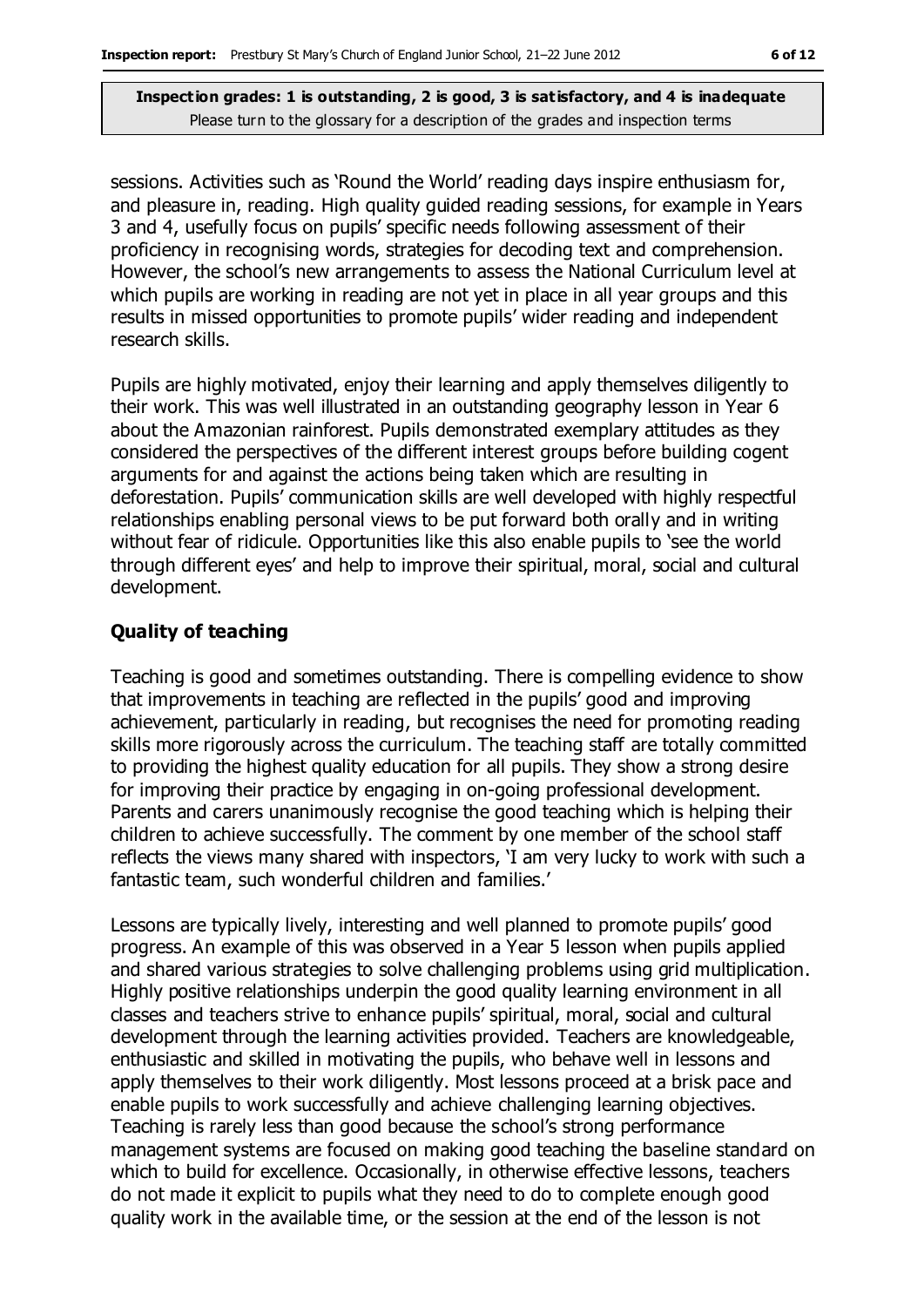always used to best effect to gauge how much pupils have learned and to help plan future lessons.

Pupils with special educational needs make similar progress to all other pupils because of the highly inclusive ethos of the school. Teachers use monitoring data extremely well to ensure that work meets the needs of all pupils very accurately and supports their good and improving progress. The support of well deployed teaching assistants ensures that all pupils are able to work well whether individually, in small groups or in class, and in the best lessons teachers make effective use of teaching assistants to log any pupils who identify the work is too easy or too hard.

Teachers mark pupils' work assiduously and their comments are consistently developmental and focused on how pupils can improve. Pupils enjoy plenty of opportunities to review their own work and that of their peers. The agreed convention of using 'tickled pink' to identify particularly positive work and 'green for growth' suggestions to help further improvement is a very positive feature. The school has already put in place procedures to ensure that the setting of individual targets for pupils in reading matches the good practice in place for target setting in writing and mathematics.

#### **Behaviour and safety of pupils**

Although typical behaviour in school is good, a very small number of parents and carers identified concerns about the behaviour of a very few pupils. Despite this, a very large majority of parents and carers strongly agree that their children are looked after very well by the school, that behaviour is good and children are kept safe. This was evident in their responses to the questionnaire and in informal discussions with inspectors, and was also confirmed by the pupils' conversations with inspectors.

Pupils' attendance is above the level seen nationally and their punctuality is good. Pupils enjoy coming to school, display positive attitudes to learning, and are polite, courteous and give a friendly welcome to visitors.

Pupils are immensely proud of their school. For example, pupils in Year 6 were observed writing a speech for the headteacher to use at the new parents' evening. They described the school as 'fantastic, exciting and a fun place to be'. One boy wrote impressively, 'The school is wonderful and entitles everyone to a healthy learning environment in which rich experiences provide an amazing education for all pupils.'

Mutually respectful relationships contribute to the pupils' highly developed sense of right and wrong. Pupils say that the school rules are fair and help the school to run as an orderly and happy community. Any form of bullying, for example racism, homophobic or prejudice-based bullying related to size or special needs, is rare. When any instances do occur they are dealt with effectively. This was confirmed by pupils. Pupils have devised a system called 'several times on purpose' which is in place to support anyone who is unhappy with someone else's behaviour. Peer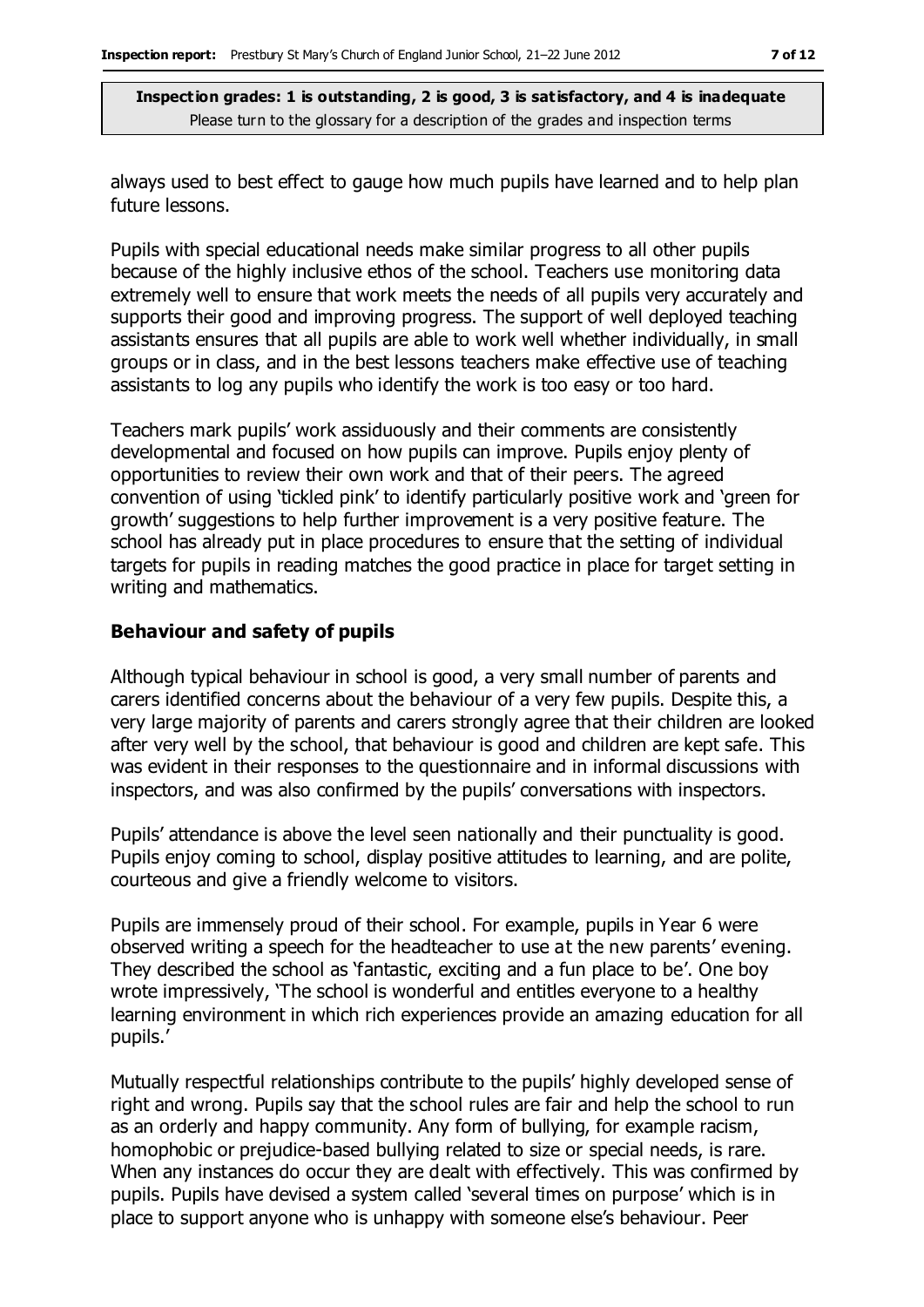mediation has been a focus throughout the school and, as a result, there is a high level of pupils resolving their own playground disagreements amicably. This ensures that playtimes are happy and there is a safe atmosphere for everyone.

#### **Leadership and management**

The rigorous analysis of data, together with accurate self-evaluation, has enabled senior leaders to quickly get to grips with why achievement dipped last year and what aspects of provision need to be improved. Well-focused action planning has engaged senior and middle leaders in driving forward the necessary improvements, especially in the quality of teaching and reading, and is a strong indication of the school's capacity for future sustained improvement.

The strong team ethos, shared high expectations and a determined 'can do' culture promoted by the headteacher empower teachers to continually strive to improve their practice. Performance management is linked well to teachers' professional development and is viewed as a positive tool to support best practice.

The school leaders and staff place significant value on ensuring there is no discrimination and that all pupils are provided with equal opportunities to succeed. Pupils from all backgrounds, including those with special educational needs and the small number who demonstrate challenging behaviour, are all very well supported. The rich range of curricular experiences in and out of the classroom, including residential trips, visits to places of interest and the involvement of virtually all pupils in at least one school club, greatly enrich pupils' learning and have a very positive impact on their spiritual, moral, social and cultural development.

The governing body undertakes its role effectively and gives good support and challenge to the school. It, along with other school leaders, ensures that arrangements to safeguard pupils meet statutory requirements. Together with senior and middle leaders, the governing body undertakes a range of monitoring activities to check the impact of school development planning on raising pupils' attainment. The lively and interesting annual report to parents and carers ensures that everyone in the school community is kept fully informed about the life and development of the school.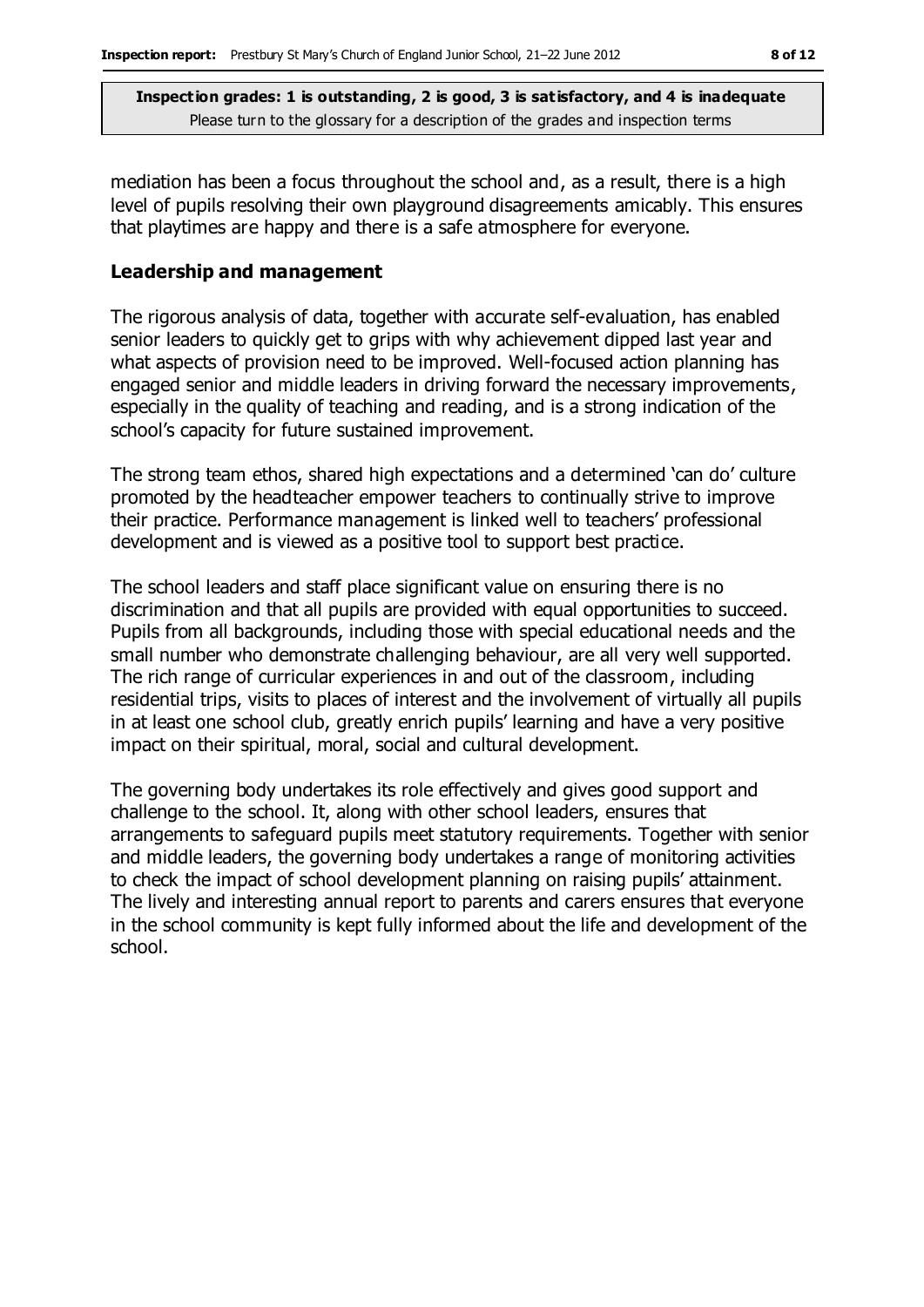# **Glossary**

## **What inspection judgements mean**

| <b>Grade</b> | <b>Judgement</b> | <b>Description</b>                                                                                                   |
|--------------|------------------|----------------------------------------------------------------------------------------------------------------------|
| Grade 1      | Outstanding      | These features are highly effective. An outstanding<br>school provides exceptionally well for all its pupils' needs. |
|              |                  |                                                                                                                      |
| Grade 2      | Good             | These are very positive features of a school. A school                                                               |
|              |                  | that is good is serving its pupils well.                                                                             |
| Grade 3      | Satisfactory     | These features are of reasonable quality. A satisfactory                                                             |
|              |                  | school is providing adequately for its pupils.                                                                       |
| Grade 4      | Inadequate       | These features are not of an acceptable standard. An                                                                 |
|              |                  | inadequate school needs to make significant                                                                          |
|              |                  | improvement in order to meet the needs of its pupils.                                                                |
|              |                  | Ofsted inspectors will make further visits until it                                                                  |
|              |                  | improves.                                                                                                            |

## **Overall effectiveness of schools**

|                       | Overall effectiveness judgement (percentage of schools) |      |                     |                   |
|-----------------------|---------------------------------------------------------|------|---------------------|-------------------|
| <b>Type of school</b> | <b>Outstanding</b>                                      | Good | <b>Satisfactory</b> | <b>Inadequate</b> |
| Nursery schools       | 46                                                      | 46   |                     |                   |
| Primary schools       |                                                         | 47   | 40                  |                   |
| Secondary             | 14                                                      | 38   | 40                  |                   |
| schools               |                                                         |      |                     |                   |
| Special schools       | 28                                                      | 48   | 20                  |                   |
| Pupil referral        | 15                                                      | 50   | 29                  |                   |
| units                 |                                                         |      |                     |                   |
| All schools           |                                                         | 46   | 38                  |                   |

New school inspection arrangements have been introduced from 1 January 2012. This means that inspectors make judgements that were not made previously.

The data in the table above are for the period 1 September 2010 to 31 Aug ust 2011 and represent judgements that were made under the school inspection arrangements that were introduced on 1 September 2009. These data are consistent with the latest published official statistics about maintained school inspection outcomes (see www.ofsted.gov.uk).

The sample of schools inspected during 2010/11 was not representative of all schools nationally, as weaker schools are inspected more frequently than good or outstanding schools.

Primary schools include primary academy converters. Secondary schools include secondary academy converters, sponsor-led academies and city technology colleges. Special schools include special academy converters and non-maintained special schools.

Percentages are rounded and do not always add exactly to 100.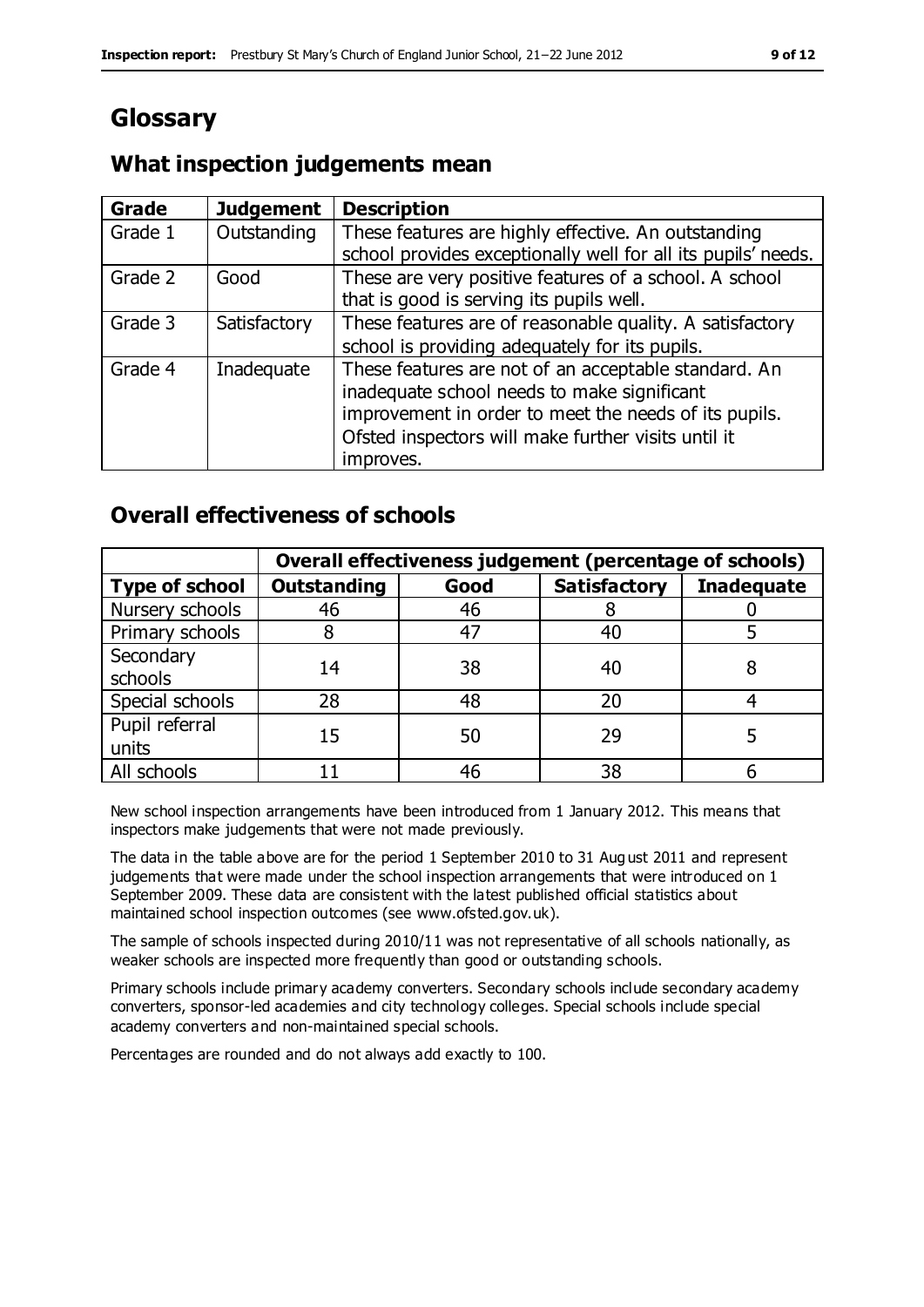# **Common terminology used by inspectors**

| Achievement:                  | the progress and success of a pupil in their<br>learning and development taking account of their<br>attainment.                                                                                                        |
|-------------------------------|------------------------------------------------------------------------------------------------------------------------------------------------------------------------------------------------------------------------|
| Attainment:                   | the standard of the pupils' work shown by test and<br>examination results and in lessons.                                                                                                                              |
| Attendance:                   | the regular attendance of pupils at school and in<br>lessons, taking into account the school's efforts to<br>encourage good attendance.                                                                                |
| Behaviour:                    | how well pupils behave in lessons, with emphasis<br>on their attitude to learning. Pupils' punctuality to<br>lessons and their conduct around the school.                                                              |
| Capacity to improve:          | the proven ability of the school to continue<br>improving based on its self-evaluation and what<br>the school has accomplished so far and on the<br>quality of its systems to maintain improvement.                    |
| Leadership and management:    | the contribution of all the staff with responsibilities,<br>not just the governors and headteacher, to<br>identifying priorities, directing and motivating staff<br>and running the school.                            |
| Learning:                     | how well pupils acquire knowledge, develop their<br>understanding, learn and practise skills and are<br>developing their competence as learners.                                                                       |
| <b>Overall effectiveness:</b> | inspectors form a judgement on a school's overall<br>effectiveness based on the findings from their<br>inspection of the school.                                                                                       |
| Progress:                     | the rate at which pupils are learning in lessons and<br>over longer periods of time. It is often measured<br>by comparing the pupils' attainment at the end of a<br>key stage with their attainment when they started. |
| Safety:                       | how safe pupils are in school, including in lessons;<br>and their understanding of risks. Pupils' freedom<br>from bullying and harassment. How well the school<br>promotes safety, for example e-learning.             |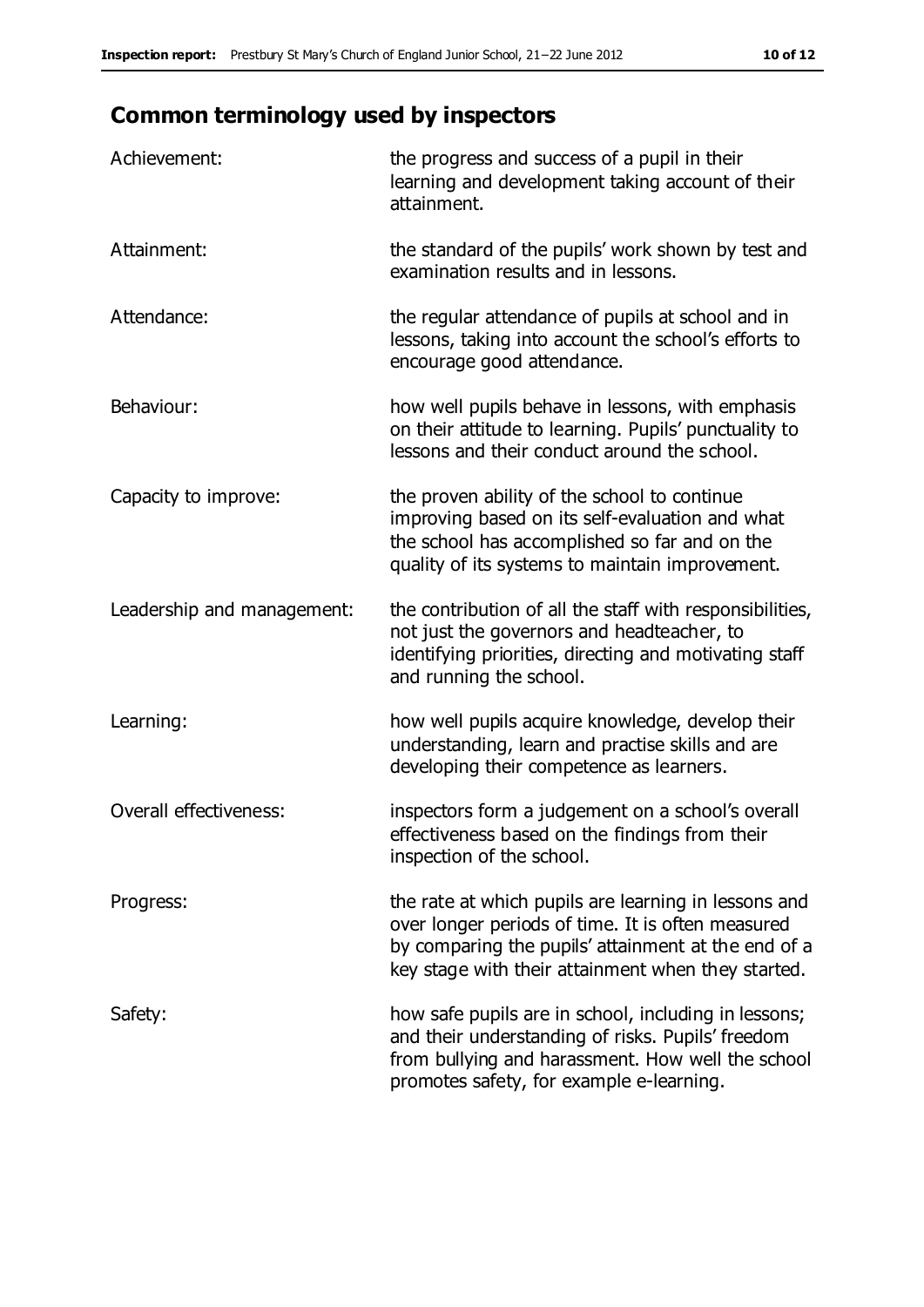#### **This letter is provided for the school, parents and carers to share with their children. It describes Ofsted's main findings from the inspection of their school.**

25 June 2012

Dear Pupils

#### **Inspection of Prestbury St Mary's Church of England Junior School, Cheltenham GL52 5JB**

Thank you for the very friendly welcome you gave us when we came to inspect your school. We very much enjoyed talking with you and listening to your views. You are wonderful ambassadors for your school and the pride you show in your school is super to see. It was really good to hear about all the things you like most about the school. It was equally helpful to find out from parents and carers, governors and staff what they feel about life at St Marys too.

We have judged that your school is providing you with a good education. This means that some things are going well, but there are one or two things required to make it outstanding. These are the main things we found out about your school.

- Attainment is currently above average at the end of Key Stage 2. This reflects the good progress pupils have made since joining the school.
- Teaching is good overall and enables you to learn effectively, although not enough is outstanding and this stops a few of you making even better progress. Your achievement in reading is improving but we think you will make even better progress once you have reading targets to aim for as you do in writing and maths.
- Your behaviour is good and the way you listen and respond in your lessons is a credit to you. Relationships throughout the school are a significant strength.
- Your headteacher, teachers and governors and staff are working very well together to improve your school and have been very successful in finding out why achievement dipped last year and in stopping it happening again.

We have asked the school to make sure that all teachers check on your progress during lessons to ensure that everyone works quickly and gets enough work done. We have also asked them to make sure that all teachers find out at the end of lessons whether you feel you have met the success criteria. We also want teachers to give you more time for reading in other subjects as well as in literacy and for you to have more opportunities to research information for yourselves.

Finally, we would like to wish you every success in the future.

Yours sincerely

Christine Field Lead inspector raising standards improving lives